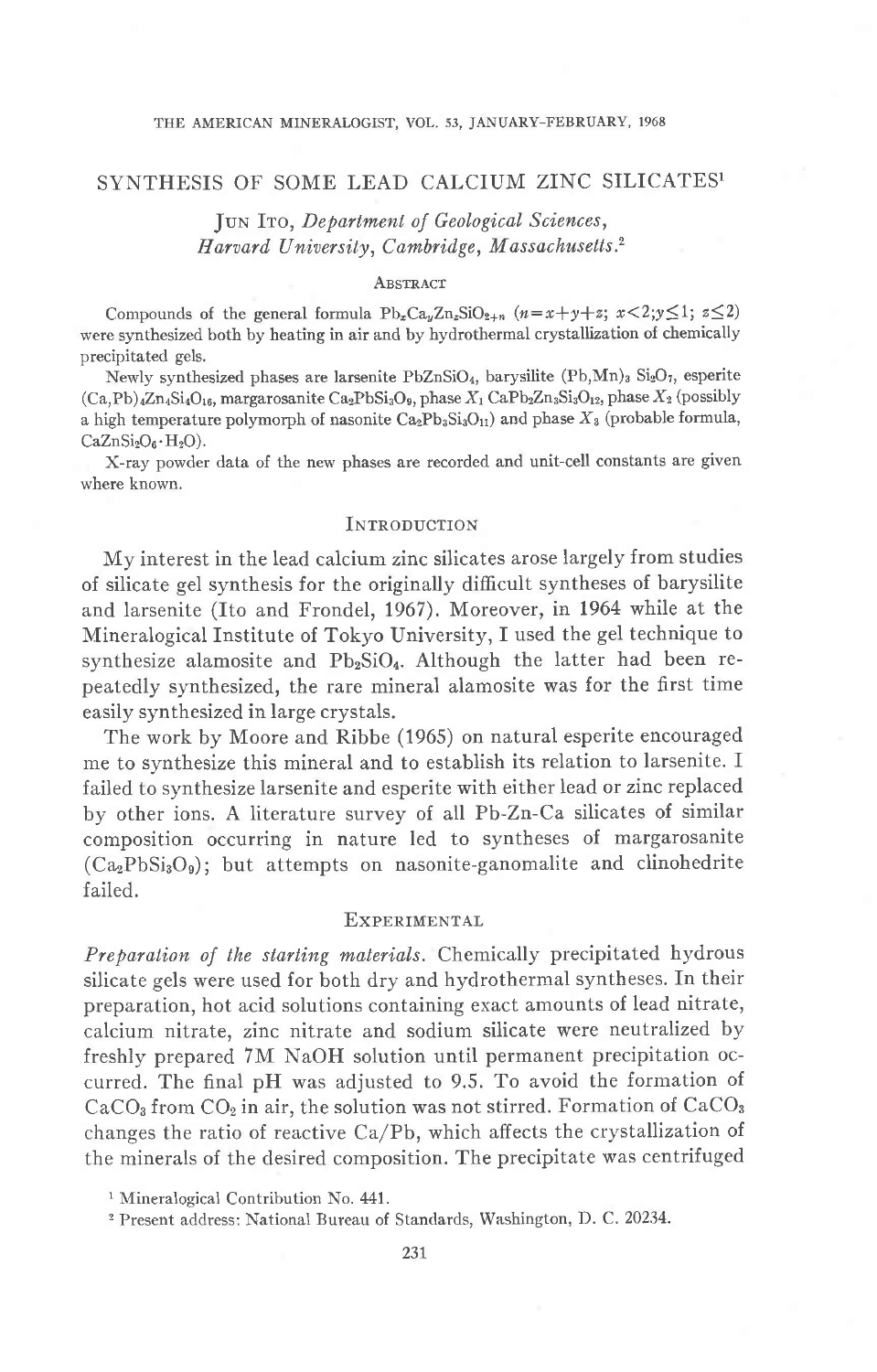and washed once by distilled water and dried in an evacuated oven at  $110^{\circ}$ C. Chemical analysis to determine the Ca and Pb content was necessary to ascertain the actual ratio of those elements in the gel. Remixing of two different gels was sometimes required to achieve the specific composition in this system.

Analysis of starting materials for CaO and PbO. A 100-mg portion of the sample was weighed in a platinum basin and decomposed by a mixture of HF and HNO<sub>3</sub>. The solution was heated and evaporated to complete dryness on a hot plate. The dried residue was then dissolved by 0.2N of  $HNO<sub>3</sub>$  and transferred to a 50-ml measuring flask. Pb-diethyl dithiocarbamate was extracted using 10 ml aliquot, by chloroform at pH 3. The organic extract was heated with 10ml of  $6N HNO<sub>3</sub>$  and evaporated to expel all the solvent and to destroy the organic compound. The dried residue was dissolved in water and Pb was titrated by 0.01 M EDTA standard solution at pH 10 with the buffer (NH<sub>4</sub>OH & NH<sub>4</sub>Cl, pH 10) using EBT indicator, and KCN as a masking agent for Zn.

CaO was determined using an aqueous phase of the above extraction. After the extraction, the nitric acid solution was heated and brought into complete dryness on a hot plate, expelling the remaining chloroform and destroying excess carbamate. The dried residue was dissolved by H<sub>2</sub>O and titrated by 0.01 M EDTA solution at pH 10 in the presence of KCN with EBT indicator.

Syntheses. Approximately 100 mg of the finely ground gels were placed in a 10 ml porcelain crucible and heated in a box furnace at  $300^{\circ}$ C-1,000°C. A chromel-alumel type thermocouple was ordinarily used for temperature measurement. Temperatures were regularly checked by plantinumrhodium thermocouple with highly sensitive potentiometer. Fluctuation in temperature was held to  $\pm 10^{\circ}$ C. Heating was usually limited to 24 hours. No improvement of the crystallinity was observed by longer heating.

For hydrothermal syntheses, 100 mg of the gel was put into a silver liner and heated in a steel rod bomb with an exact amount of  $H<sub>2</sub>O$  at temperatures from 300°C to 500°C under 2-3 kbars. After 20 to 48 hours of heating, the reactor was quenched to room temperature with compressed air. Margarosanite and alamosite were synthesized only hydrothermally. Natural esperite remained unchanged under the hydrothermal conditions (300 $^{\circ}$ C, 2 kbars and 72 hours), but direct synthesis of esperite was not successful under the same conditions. The gels having the compositions of esperite and  $X_1$  phase crystallized as larsenite + willemite and larsenite respectively at 300°C under 2 kbars. No other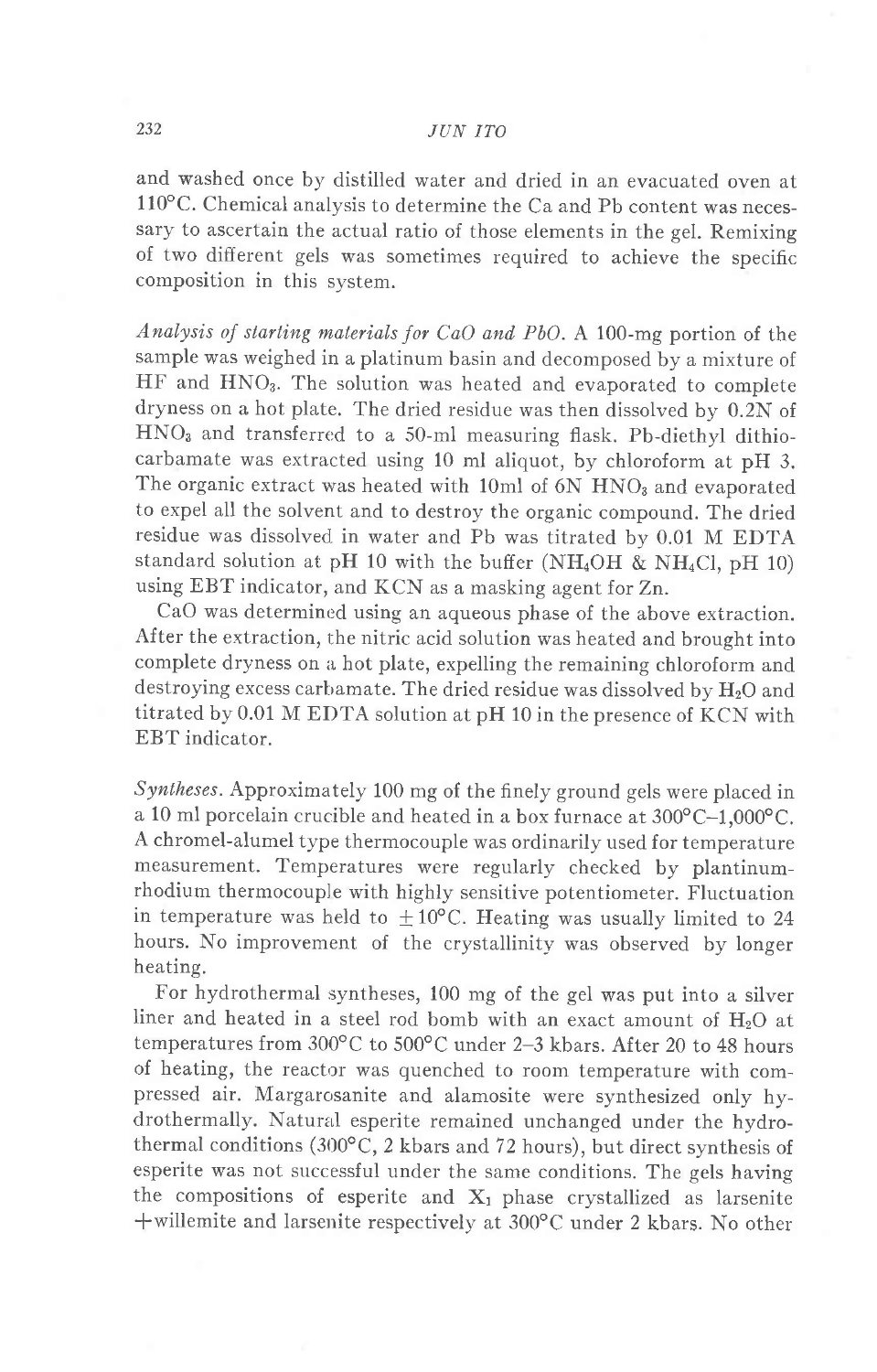phases were detected in X-ray powder diffraction diagrams. At temperatures below 250°C, reaction seemed sluggish. No further attempts were made.

## **RESULTS**

Efforts have been made to establish conditions for the syntheses of existing calcium, zinc and lead silicate minerals. Search was also made for possible new compounds having those constituents. The investigation was especially concentrated in the composition range between CaZnSiO<sub>4</sub> to PbZnSiO<sub>4</sub> in order to elucidate the relation of esperite with other



FIG. 1. Schematic representation of major phases identified after heating of gels having the compositions between CaO-ZnO-SiO<sub>2</sub> $\rightleftharpoons$ PbO-ZnO-SiO<sub>2</sub>. Hardystonite Ca<sub>2</sub>ZnSi<sub>2</sub>O<sub>7</sub>, larsenite PbZnSiO<sub>4</sub>, willemite Zn<sub>2</sub>SiO<sub>4</sub>, esperite  $(Pb,Ca)$ <sub>4</sub>Zn<sub>4</sub>Si<sub>4</sub>O<sub>16</sub>, X<sub>1</sub>:  $(Pb_2Ca)ZnSiO_4$ , and zincite ZnO.

phases. The major phases that were detected after heating the gels in air for 24 to 48 hours, have been summarized schematically in Figure 1. The data so far available are inadequate to construct even an approximate equilibrium diagram. It must be remembered that heating of chemically prereacted gels for a limited time may achieve slightly different results from those obtained by fully equilibrated phase study. The Pb: Ca ratio in esperite in Figure 1 (69:31) has been derived by analysis. It differs from the original ratio  $(75:25)$  given by Moore and Ribbe  $(1965)$ . The true ratio could not be deduced from the author's synthesis because pure esperite phase was never obtained. It was always accompanied by small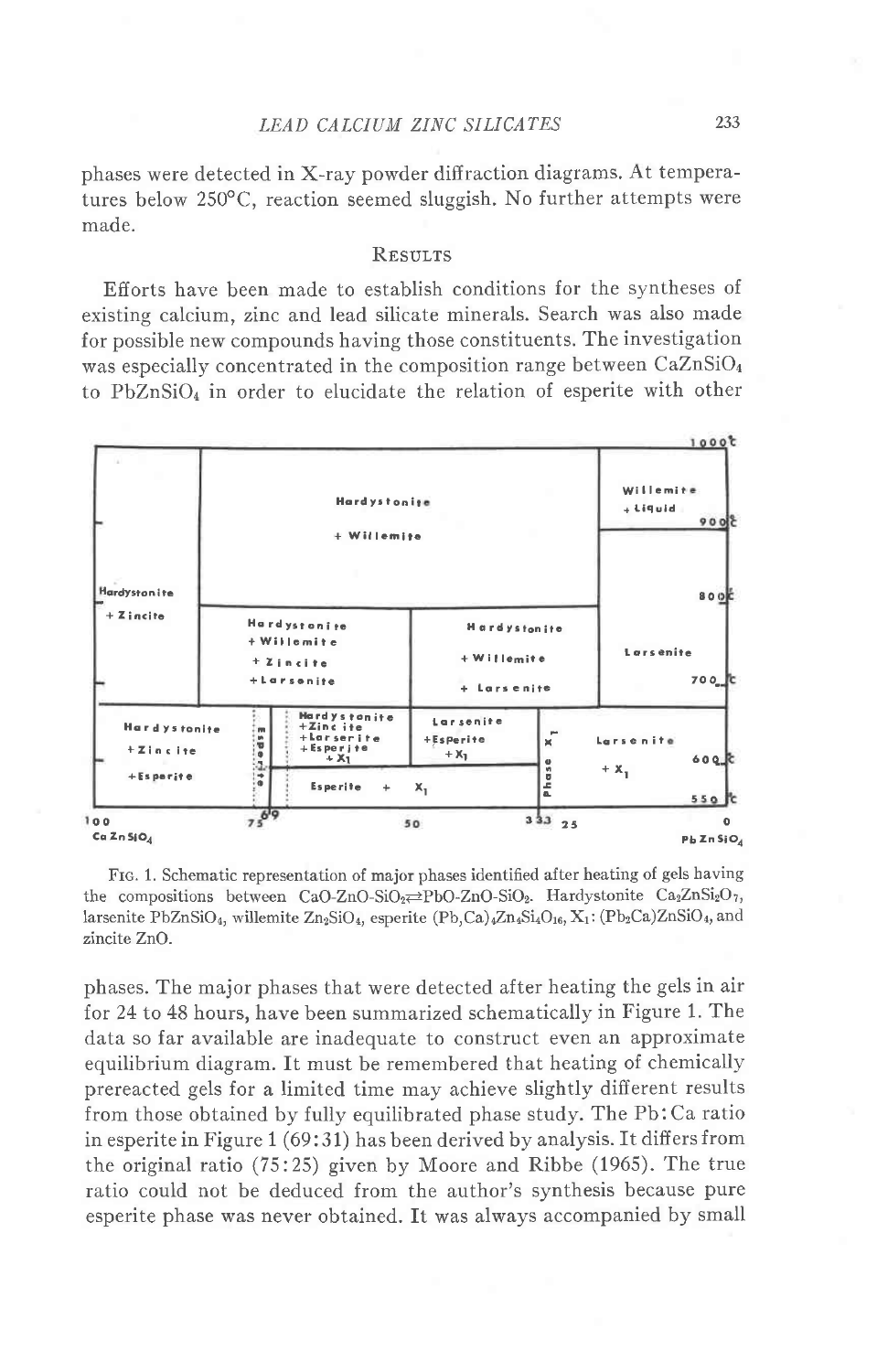

FIG. 2. X-ray powder diffraction diagrams of natural and synthetic esperites. Indexed reflexions  $(h+l=odd)$  in natural esperite are absent in synthetic esperite. Extra reflections in synthetic esperites were identified as belonging to other phases and noted in the diagram as  $H =$ hardystonite and  $X_1 =$ new phase (cf. Table 2).

|  |  |                                                                                                                        |  | TABLE 1. X-RAY POWDER DATA FOR SYNTHETIC ESPERITE $(Ca, Pb)$ <sub>4</sub> Zn <sub>4</sub> Si <sub>4</sub> O <sub>12</sub> |  |
|--|--|------------------------------------------------------------------------------------------------------------------------|--|---------------------------------------------------------------------------------------------------------------------------|--|
|  |  | $(580^{\circ}C, 1 \text{ bar}, 24 \text{ hrs.})$ (CuK $\alpha$ Ni filter)                                              |  |                                                                                                                           |  |
|  |  | Pseudo-orthorhomic $a = 8.79 \text{ Å}$ $b = 8.29 \text{ Å}$ , $c = 15.25 \text{ Å}$ ; $h + l = \text{odd}$ are absent |  |                                                                                                                           |  |

| hkl      | $d, \, \mathring{\text{A}}$ | I. (Visual) | hkl      | $d, \mathring{A}$ | I. (Visual)                                       |
|----------|-----------------------------|-------------|----------|-------------------|---------------------------------------------------|
| 002      | 7:64                        | 80          | 412      | $2 - 047$         | 8                                                 |
| 012      | 5.61                        | 1           | 330, 140 | 2.017             | 30                                                |
| 003      | 5.023                       | 5           | 331, 420 | 1.992             | 1                                                 |
| 200, 103 | 4.423                       | 30          | 226      | 1.943             | 30                                                |
| 020      | 4.187                       | $\sqrt{2}$  | 043      | 1,920             |                                                   |
| 210      | 3.900                       | 3           | 404      | 1.909             |                                                   |
| 004, 202 | 3.818                       | 25          | 422      | 1.883             |                                                   |
| 022, 121 | 3.642                       | 25          | 242      | 1.826             | $\begin{array}{c}\n2 \\ 2 \\ 1 \\ 5\n\end{array}$ |
| 212      | 3.477                       | $\sqrt{2}$  | 208      | 1.754             |                                                   |
| 220      | 3.023                       | 100         | 424      | 1.735             |                                                   |
| 204, 105 | 2.879                       | 60          | 137      | $1 - 677$         |                                                   |
| 222      | 2.810                       | 10          | 406      | 1.665             |                                                   |
| 214      | 2.727                       | 1           | 416      | 1.632             | $\overline{2}$                                    |
| 130      | 2.644                       | 3           | 426      | 1.546             | 35                                                |
| 006      | 2.545                       | 90          | 600      | 1.470             | 20                                                |
| 016, 313 | 2.428                       | 10          | 602      | 1.445             | $\sqrt{3}$                                        |
| 224      | 2.366                       | 30          | 604      | 1.370             | $\overline{a}$                                    |
| 034      | 2.236                       | 30          | 428      | 1,362             |                                                   |
| 206, 400 | $2 - 200$                   | 5           | 260      | 1.324             |                                                   |
| 026, 323 | $2 - 166$                   | 8           | 446      | 1.300             |                                                   |
| 216      | $2 - 133$                   | 5           | 606      | 1.274             | $\frac{2}{3}$                                     |
| 402      | 2.119                       | 10          |          | 1,172             | $\overline{2}$                                    |

234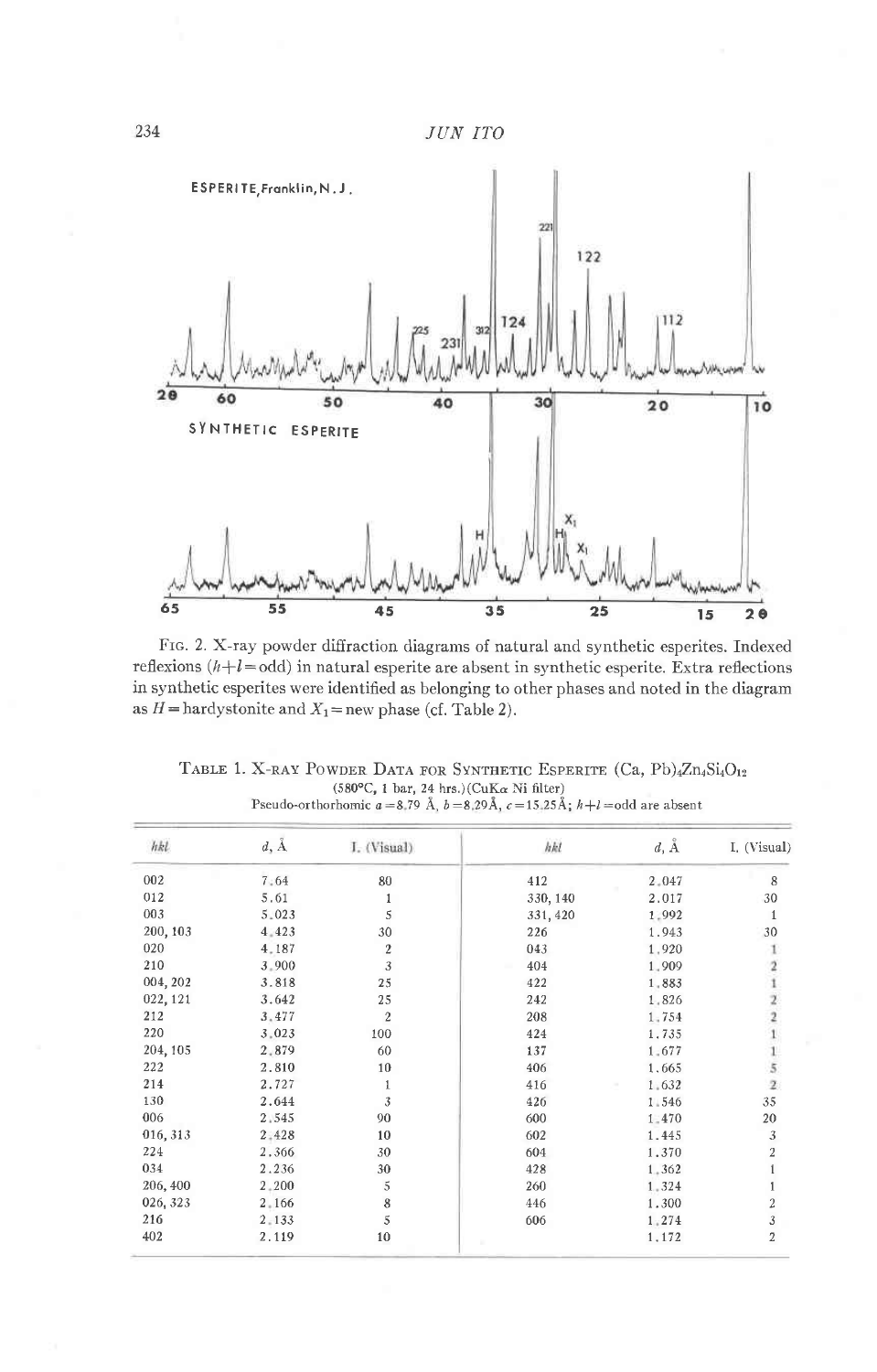| d, A     | <i>I.</i> (Visual) | $d, \tilde{A}$ <i>I.</i> (Visual) |     | $d_i$ A | $I.$ (Visual) | $d, \tilde{A}$ <i>I.</i> (Visual) |   |
|----------|--------------------|-----------------------------------|-----|---------|---------------|-----------------------------------|---|
| $5 - 34$ | 3                  | 3.153                             | 100 | 2.261   | 10            | 1.758                             |   |
| $5 - 14$ | 10                 | 3.083                             | 8   | 2.215   |               | 1,727                             |   |
| 5.035    | 5                  | 2.982                             | 30  | 2,166   | 3             | 1,714                             |   |
| 4.865    | 20                 | 2.908                             | 20  | 2.141   | 15            | 1.672                             |   |
| 4.562    | 10                 | 2.875                             | 80  | 2.120   | 2             | 1.660                             |   |
| 4.427    | 20                 | 2.825                             | 40  | 2.081   | 3             | 1.654                             |   |
| 4.259    |                    | 2.773                             | 20  | 2.046   | 3             | 1.630                             |   |
| 4.164    | 8                  | 2.699                             |     | 2.021   | 5             | 1.598                             |   |
| 4.088    | 15                 | 2.680                             |     | 2.005   | 3             | 1.577                             |   |
| 4.040    | 8                  | 2.645                             | 50  | 1.955   | 10            | 1.550                             | 8 |
| 3.904    | 5                  | 2.567                             | 3   | 1,940   | 25            | 1.538                             | 8 |
| 3.705    | 10                 | 2.518                             | 40  | 1.922   | 3             | 1.529                             |   |
| 3.593    | 5                  | 2.477                             | 1   | 1.894   |               | 1.515                             |   |
| 3,493    | 5                  | 2.430                             |     | 1.879   | 3             | 1.500                             |   |
| 3.409    | 3                  | 2.370                             | 10  | 1.824   | 20            | 1.472                             |   |
| 3.326    | 25                 | 2.331                             | 15  | 1.812   | 15            |                                   |   |
| 3.250    | 8                  | 2.286                             | 3   | 1.794   | 10            |                                   |   |

TABLE 2. X-RAY POWDER DATA FOR PHASE  $X_1$  Pb<sub>2</sub>CaZn<sub>3</sub>Si<sub>3</sub>O<sub>12</sub> STABLE AT 550-680°C, 1 BAR. (CuKa Ni FILTER)

amounts of  $X_1$  or hardystonite phase (Fig. 2). Pure single phase of  $X_1$  was obtained from the gels having a Ca: Pb ratio 1:2.

Another important feature of Figure 1 is the incongruent melting of larsenite to willemite and lead silicate liquid above 900°C. Flux growth of willemite from PbO flux is therefore possible by slow cooling or evaporation of flux. Attempts were made to obtain manganese activated willemite single crystals from the melt having the composition of MnO: PbO:  $ZnO:SiO<sub>2</sub>=0.1:1:1:1$  by slow cooling at the rate of 5°C per hour after soaking for 72 hours. Single crystals up to 2 mm of fluorescent willemite (yellowish green under mercury discharge excitation) were obtained. Larsenite single crystals  $2-3$  mm parallel to the  $c$  axis also crystallized but at later stages of cooling. Mixed flux of PbO and PbF 1:1 was

| $d$ , A $I$ . (Visual)<br>$d$ , $A$ $I$ . (Visual) | d, A        | I. (Visual) | $d, A, I.$ (Visual) |  |
|----------------------------------------------------|-------------|-------------|---------------------|--|
| 80<br>2.730                                        | 1.943<br>70 | 20          | 1.565               |  |
| 70<br>2.467                                        | 1.926<br>5  | 20          | 1.534               |  |
| 40<br>2.367                                        | 1.883<br>10 | 10          | 1.516               |  |
| 80<br>2.339                                        | 1.864<br>10 | 3           | 1.502               |  |
| 50<br>$2 - 302$                                    | 5<br>1.832  | 20          | 1.468               |  |
| 50<br>2.263                                        | 5<br>1.808  | 30          | 1.458               |  |
| 10<br>2.222                                        | 3<br>1.721  | 10          | 1.414               |  |
| 100<br>$2 - 180$                                   | 8<br>1.705  | 8           | 1.400               |  |
| 5<br>2.136                                         | 1.700<br>20 | 5           |                     |  |
| 80<br>1.999                                        | 1.642<br>30 |             |                     |  |
| 70<br>1.961                                        | 8<br>1.615  | 2           |                     |  |

TABLE 3. X-RAY POWDER DATA FOR CALCIUM LEAD SILICATE (CLOSE TO  $Ca_2Pb_3Si_3O_{11}$ , HIGH TEMPERATURE  $X_2$  PHASE. STABLE OVER 300°C, 2 KBARS (CuKa Ni FILTER)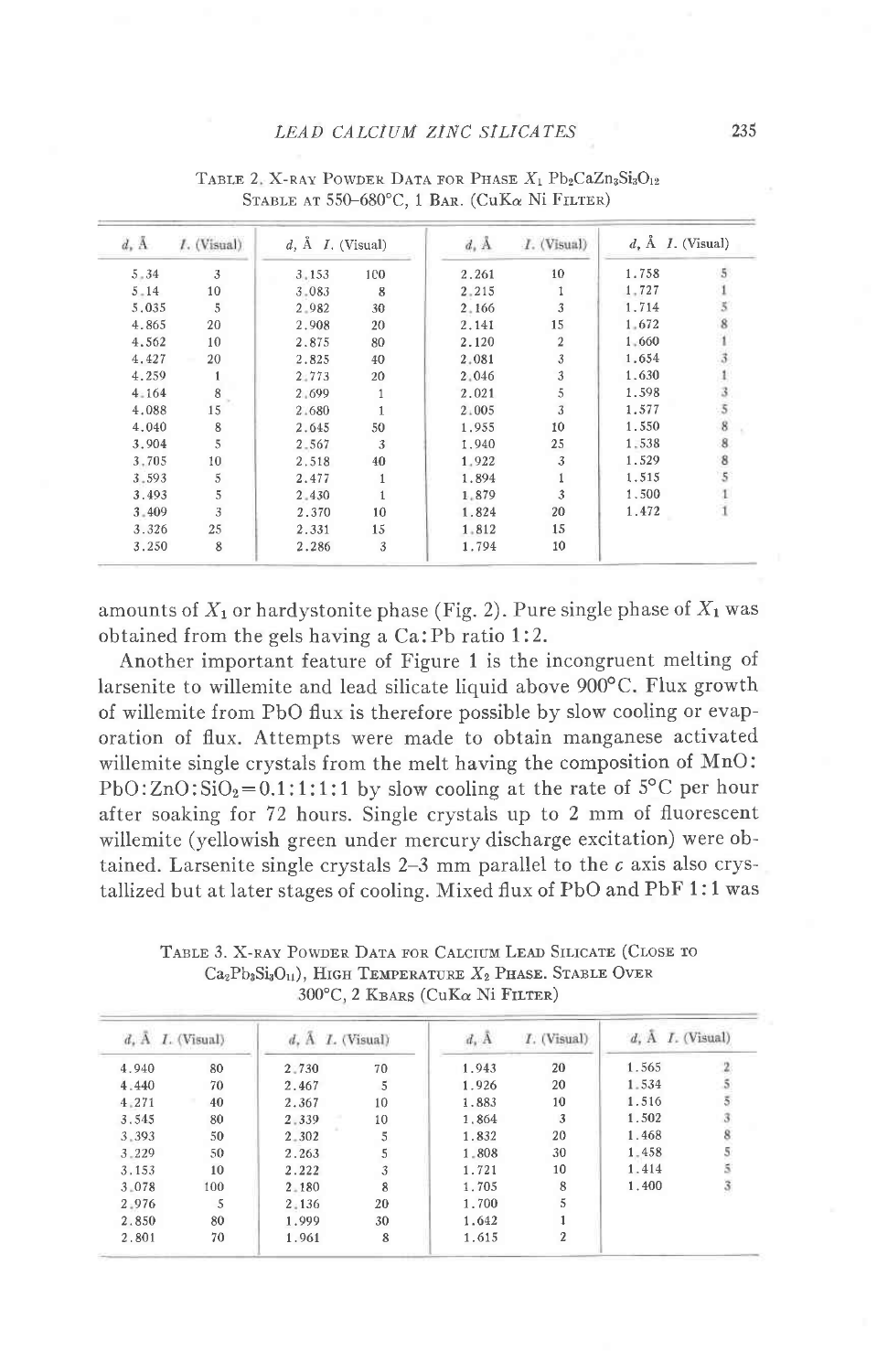#### JUN ITO

| $d, \tilde{A}$ | <i>I.</i> (Visual) | $d.$ A | Visual) | d, A  | I. (Visual) | $d, \tilde{A}$ | I. (Visual) |
|----------------|--------------------|--------|---------|-------|-------------|----------------|-------------|
| 6.29           | 50                 | 2.545  | 80      | 1.972 | 10          | 1.611          |             |
| 4.71           | 30                 | 2.531  | 80      | 1.874 | 5           | 1.579          |             |
| 4.28           | 30                 | 2.354  | 30      | 1.835 | 3           | 1.564          |             |
| 3.534          | 100                | 2.247  | 10      | 1.770 | 10          | 1.541          | 20          |
| 3.227          | 50                 | 2.207  | 5       | 1.741 | 10          | 1.494          |             |
| 3.131          | 10                 | 2.088  | 3       | 1.703 | 5           |                |             |
| 2.822          | 70                 | 2.022  | 20      | 1.674 | 5           |                |             |

TABLE 4. X-RAY POWDER DATA OF X<sub>3</sub> PHASE, HYDROUS CALCIUM ZINC SILICATE, CLOSE TO (CaZnSi<sub>2</sub>O<sub>6</sub>·H<sub>2</sub>O) SYNTHESIZED AT 200°C, 2 KBARS AND 6 DAYS

also useful for willemite growth but crystals obtained from this flux did not fluoresce on manganese doping. The fluorine perhaps combines preferentially with manganese. It may be helpful to remark that the flux can be washed out from the synthetic willemite and larsenite by prolonged soaking in warm 5 percent NaOH solution and subsequent rapid washing by dilute acetic acid.

The synthetic products were examined by X-ray diffractometry and identification was made by comparison with known standard minerals. X-ray powder data for newly crystallized synthetic compounds esperite, phase  $X_1$ , phase  $X_2$ , phase  $X_3$  and margarosanite are cited in Tables 1, 2, 3, 4, and 5, respectively.

In nature esperite and larsenite occur with zincite and willemite but not with each other. From the results, larsenite and esperite could be coexisting phases under certain conditions and compositions.

From the X-ray powder data (Table 1) for synthetic esperite indexed according to the cell dimensions by Moore and Ribbe, the following cell constants were obtained which are in close agreement with those of nat-

| $d$ in $\AA$ | $I$ (Visual)   | $d$ in $A$ | <i>I</i> . (Visual) | $d$ in $A$ | $I.$ (Visual)  | $d$ in $A$ | $I.$ (Visual) |
|--------------|----------------|------------|---------------------|------------|----------------|------------|---------------|
| 6.59         | 8              | 3.234      | 25                  | 2.460      | 2              | 1.857      |               |
| $6 - 15$     | 8              | $3 - 186$  | 40                  | 2.421      | $\overline{2}$ | 1.833      |               |
| $5 - 19$     | 10             | 3.087      | 30                  | 2.367      | 3              | 1.813      |               |
| $5 - 217$    | 10             | 3.048      | 80                  | 2.330      | 5              | 1.773      |               |
| 5.063        | 10             | 2.986      | 100                 | 2.279      |                | 1.748      |               |
| 4.440        | 10             | 2.930      | 30                  | 2.254      | 3              | 1.682      |               |
| 4.388        | 15             | 2.794      | l 2                 | $2 - 217$  | 10             | 1.646      |               |
| 4.110        | 3              | 2.713      | 15                  | 2,160      | 8              | 1.603      | 3.            |
| 3.917        | $\overline{2}$ | 2.690      | 20                  | 2.093      | 8              | 1.577      | $\mathcal{P}$ |
| 3.786        | 5              | 2.654      | 10                  | 2.043      | 5              | 1,541      | $\mathbf{3}$  |
| 3.490        | 10             | 2.642      | 10                  | 1,972      | 3              |            |               |
| 3.366        | 10             | $2 - 627$  | 10                  | 1.897      |                |            |               |
| 3.341        | 10             | 2.567      | 8                   | 1.875      |                |            |               |

TABLE 5. X-RAY POWDER DATA FOR SYNTHETIC MARGAROSANITE (350°C, 2 KBARS FOR 48 HOURS)  $Ca<sub>2</sub>PbSi<sub>3</sub>O<sub>9</sub>$  (CuK $\alpha$ , Ni FILTER)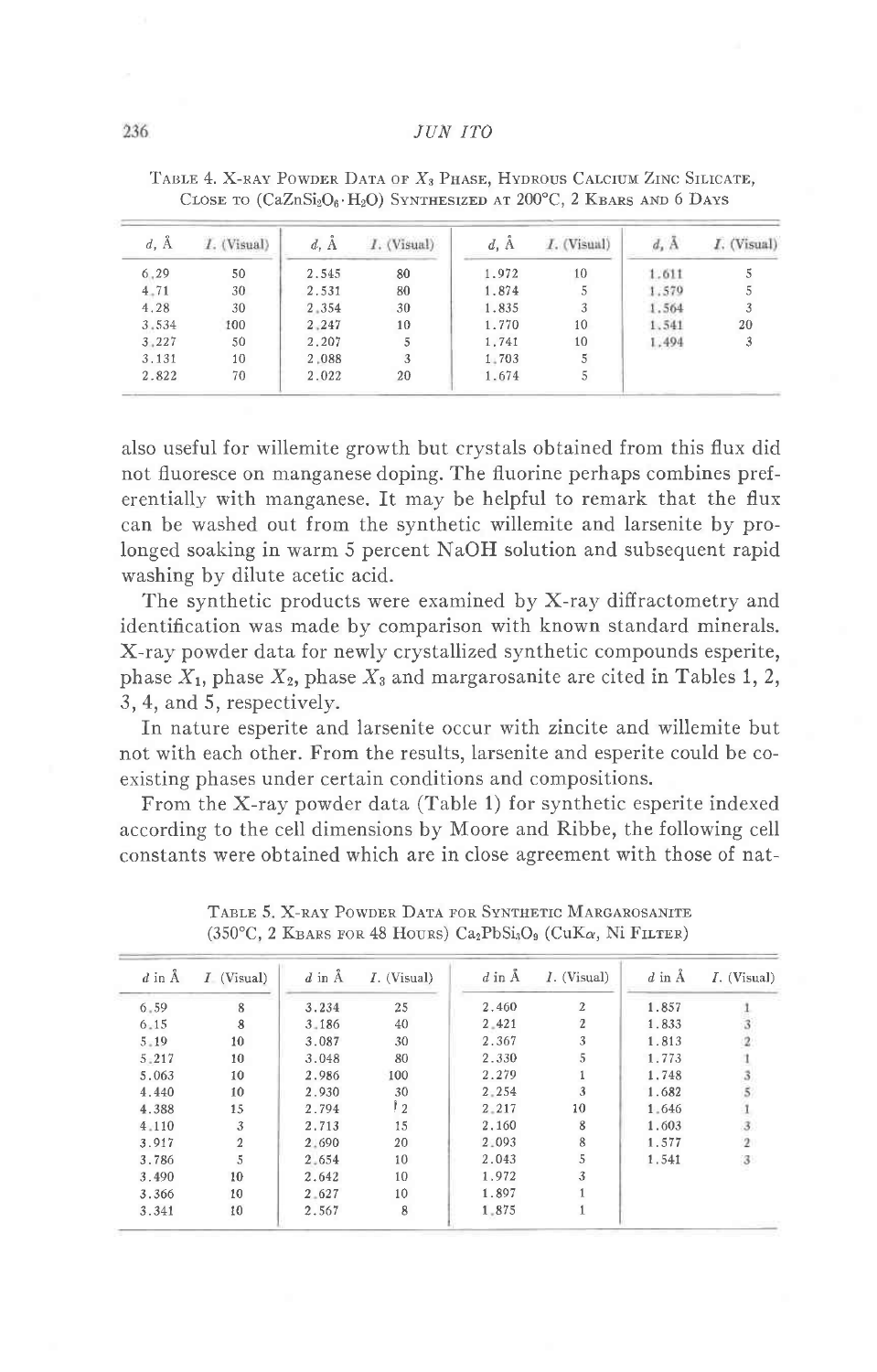ural esperite. Synthetic esperite:  $a=8.79$  Å,  $b=8.29$  Å,  $c=15.25$  Å. Esperite from Franklin, New Jersey,:  $a=8.814$   $\text{\AA} \times 2$ ,  $b=8.270$   $\text{\AA}$ ,  $c=15.26$   $\AA \times 2$ ,  $\beta = 90^{\circ}$  (Moore and Ribbe 1965). Comparison of the X-ray powder patterns for natural and synthetic esperite in Figure 2 show excellent agreement between major peaks. It is noted, however, that several medium strong reflections having indices of  $hkl:(h+l)=odd$ , possibly belonging to the superlattice structure according to Moore (private communication), are missing in synthetic esperite. Single crystallographic



# 50 U

FIG. 3. Backscatter electron presentation.  $\times$  1,000. Minerals of highest average atomic number give the brightest image. The bright areas are esperite, dark areas are the altered phase analyzed.  $(20 \text{ kV}, 0.06 \mu \text{ amp.})$ 

investigation of synthetic esperite is desirable, since the superlattice reflections noted by Moore and Ribbe did not appear in the power diffraction diagram. Synthetic esperite came out as a colorless fine crystalline mass and is stable at  $550^{\circ}$ C-680°C in air for periods of 48-72 hours but it decomposes rapidly to another phase at 700"C. Synthetic esperite does not fluoresce because it does not contain minor elements such as Mn to activate its luminescence efficiency. Microscopic examination of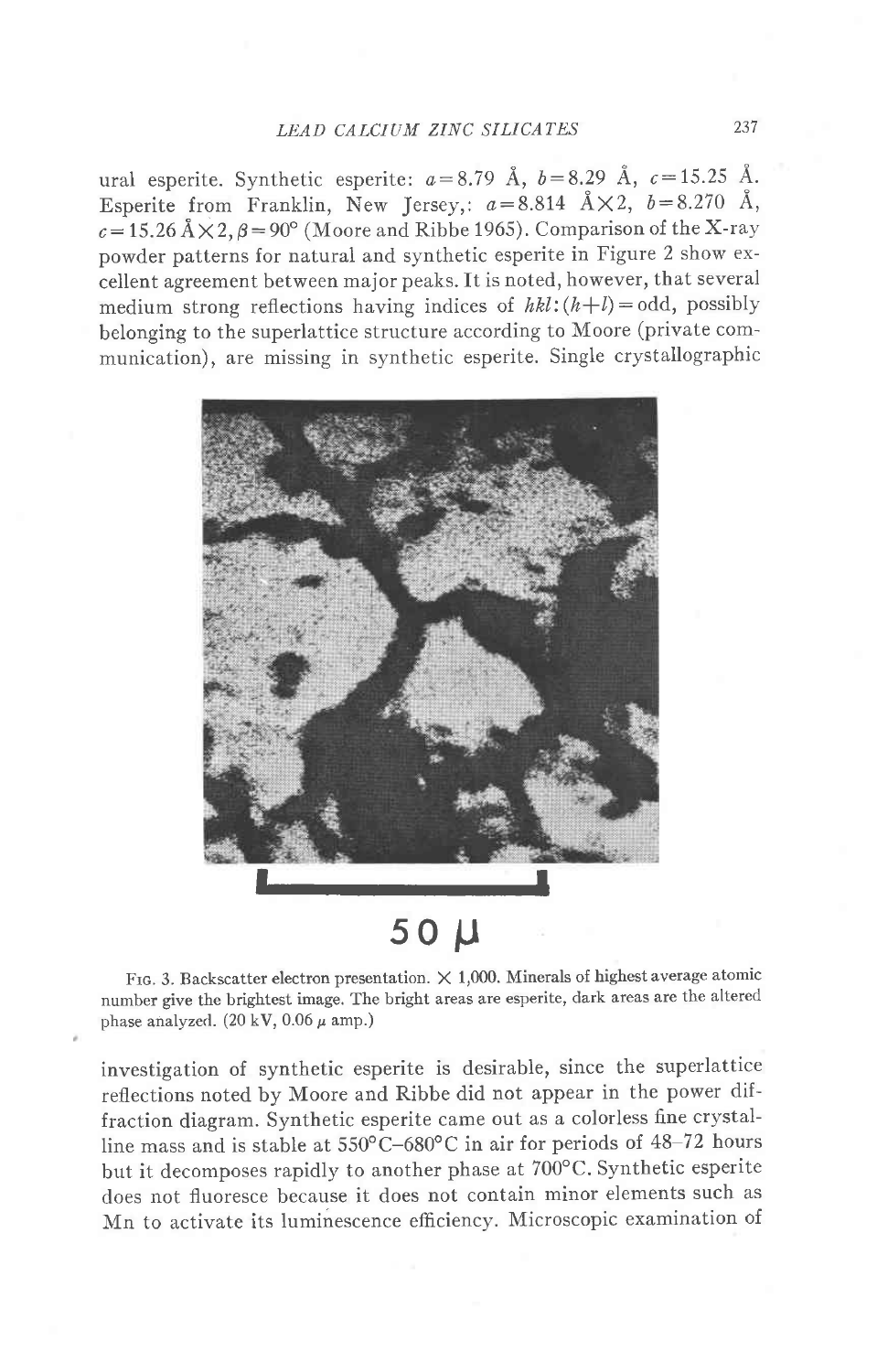#### JUN ITO

|              | Synthetic      | Natural  |                |              |                | Synthetic    |                  | Natural |  |  |
|--------------|----------------|----------|----------------|--------------|----------------|--------------|------------------|---------|--|--|
| $d$ in $\AA$ | $I$ (Vis.)     | $d$ in Å | $I$ (Vis.)     | $d$ in $\AA$ | $I$ (Vis.)     | $d$ in $\AA$ | $I$ (Vis.)       |         |  |  |
| 6.50         | 10             | 6.49     | 15             | 2.379        | 10             | 2.380        | 3                |         |  |  |
| 5.832        | 60             | 5.832    | 40             | 2.348        | 60             | 2.348        | 10               |         |  |  |
| 5.734        | 50             | 5.734    | 20             | 2.300        | 100            | 2.297        | 50               |         |  |  |
| 5.175        | 8              | 5.157    | 10             | 2.209        | 20             | 2.207        | 8                |         |  |  |
| 4.771        | 5              | 4.792    | 1              | 2.168        | 5              | 2.068        | $\overline{2}$   |         |  |  |
| 4.410        | 8              | 4.414    | 8              | 2.140        | 10             | 2.140        | 10               |         |  |  |
| 4.183        | 3              | 4.267    | 15             | 2.056        | 10             | 2.058        | 10               |         |  |  |
| 4.081        | $\overline{2}$ | 4.077    | $\overline{2}$ | 2.036        | 10             | 2.039        | 10               |         |  |  |
| 3.562        | 80             | 3.559    | 60             | 2.030        | 40             | 2.029        | 10               |         |  |  |
| 3.528        | 40             | 3.504    | 20             | 2.002        | 3              | 2.004        | 3                |         |  |  |
| 3.341        | 100            | 3.343    | 100            | 1.990        | $\overline{2}$ | 1.979        | 5                |         |  |  |
| 3.243        | 10             | 3.297    | 20             | 1.962        | 10             | 1.958        | $\overline{2}$   |         |  |  |
| 3.229        | 40             | 3.231    | 30             | 1.940        | 15             | 1.940        | 10               |         |  |  |
| 3.157        | 10             | 3.160    | $\overline{2}$ | 1.900        | 10             | 1.901        | 3                |         |  |  |
| 3.095        | 50             | 3.095    | 20             | 1,847        | 15             | 1.844        | 10               |         |  |  |
| 3.046        | 55             | 3.046    | 50             | 1.804        | 10             | 1.796        | 8                |         |  |  |
| 3.025        | 5              | 3.019    | 10             | 1.789        | 8              | 1.789        | 8                |         |  |  |
| 2.986        | 60             | 2.984    | 60             | 1.763        | 20             | 1.760        | 10               |         |  |  |
| 2.934        | 5              |          |                | 1.742        | 20             | 1.738        | 10               |         |  |  |
| 2.913        | 30             | 2.913    | 20             | 1.734        | 30             | 1.732        | 10               |         |  |  |
| 2.880        | 8              | 2.880    | 10             | 1.691        | 20             | 1,691        | 10               |         |  |  |
| 2.859        | 5              |          |                | 1.682        | 10             | 1.682        | 5                |         |  |  |
| 2.813        | 20             | 2.813    | 8              | 1.654        | 5              | 1.655        | 8                |         |  |  |
| 2.801        | 10             | 2.794    | 10             | 1.620        | 20             | 1.620        | 5                |         |  |  |
| 2.741        | 20             | 2.743    | 8              | 1.594        | 10             | 1.589        | 3                |         |  |  |
| 2.725        | 40             | 2.718    | 20             | 1.575        | 8              | 1.574        | 8                |         |  |  |
| 2.680        | 10             |          |                | 1.569        | 15             | 1.567        | 10               |         |  |  |
| 2.667        | 30             | 2.668    | 10             | 1.554        | 20             | 1.555        | 10               |         |  |  |
| 2.597        | 10             | 2.592    | 8              | 1.547        | 5              | 1.550        | 5                |         |  |  |
| 2.532        | 20             | 2.527    | 10             | 1.524        | 3              | 1.524        | 3                |         |  |  |
| 2.465        | 8              | 2.462    | 5              | 1.491        | 3              | 1.491        | $\boldsymbol{2}$ |         |  |  |
| 2.422        | 3              | 2.424    | $\mathbf{1}$   | 1.466        | $\overline{2}$ | 1.454        | $\overline{2}$   |         |  |  |

TABLE 6. X-RAY POWDER DATA FOR SYNTHETIC ALAMOSITE, AT 500°C/2KB 20 HOURS AND NATURAL ALAMOSITE (FROM ALAMOS, SONORA, MEXICO, HARVARD MUSUEM 85510)

thin sections of the natural esperite failed to prove the presence of an appreciable amount of a second phase, but electron probe analysis showed (Fig. 3) that considerable areas of an unidentified, chemically different phase, are scattered within the esperite crystals. Under the microscope, the main mass of esperite shows a very intricate anastomosing pattern of cracks. The second phase occurs mostly as very fine linings (1–5 microns) thick) (Fig. 3) along the fracture pattern. Results and conditions of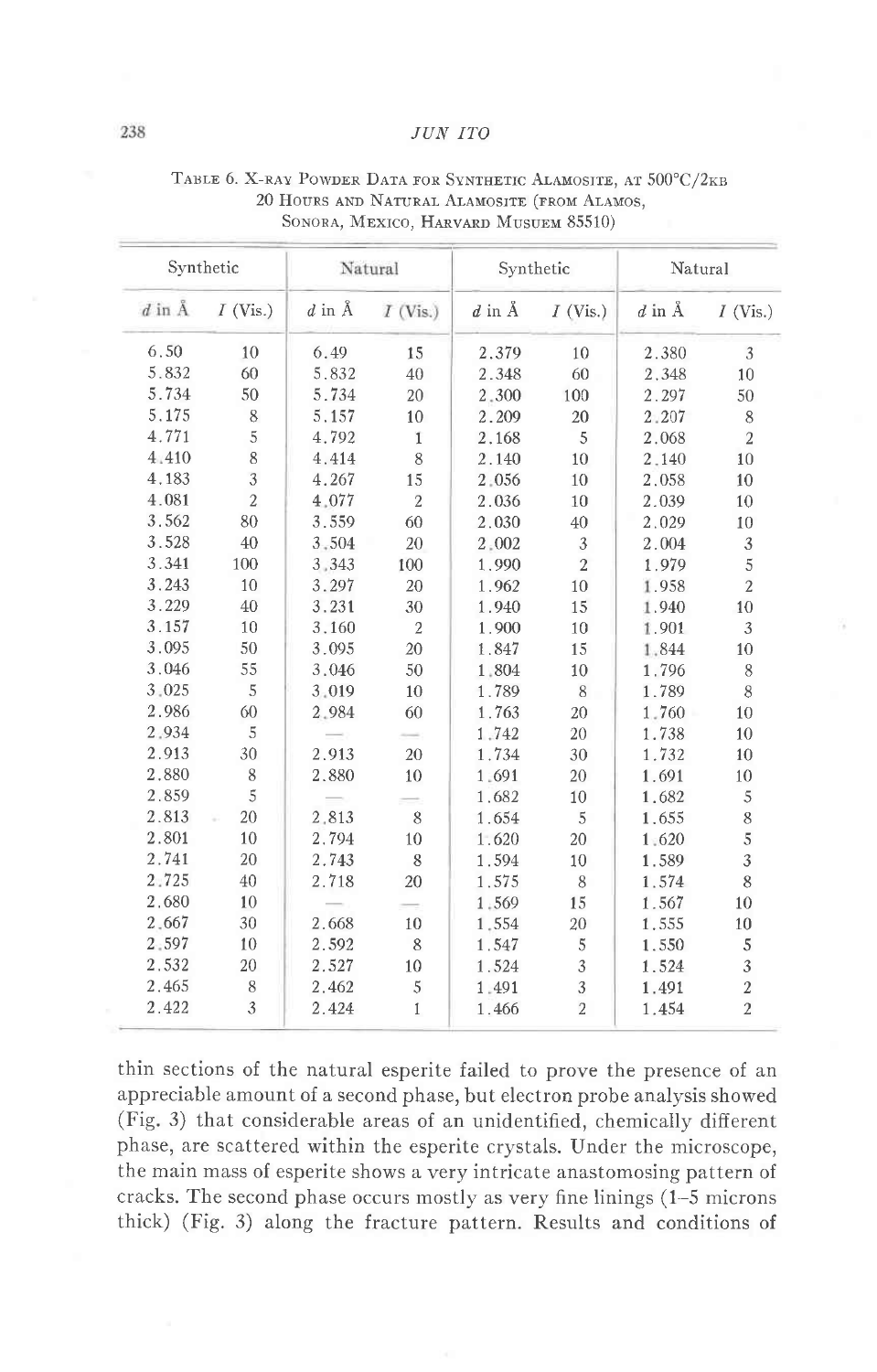electron probe analyses for both esperite and this phase are given in 'Iable 7.

The PbO: CaO ratio obtained from this analysis of the natural mineral from Franklin, New Jersey, is 31:69. That obtained from the middle of the narrow composition range of the synthetic material is 30:70. Both differ slightly from the ratio given by Moore and Ribbe 25:75. Unsuccessful attempts were made to synthesize this second phase hydrothermally. (200°C-500°C, 1-2 kbars). Only a new phase  $X_3$  was obtained at 200°C and l kbars (Table 4). Therefore, it is not yet clear whether this chemically distinguished phase possesses the extra reflections mentioned above. Higher temperature phases with esperite composition found in

|                  | Esperite, Franklin, N. J.<br>Harvard Museum 105492 | Second phase |
|------------------|----------------------------------------------------|--------------|
| $\rm ZnO$        | 34.5                                               | 25.6         |
| PbO              | 26.1                                               | 1.4          |
| CaO              | 14.3                                               | 19.1         |
| SiO <sub>2</sub> | 27.1                                               | 53.4         |
| Total            | 102.0                                              | 99.5         |

TABLE 7. ELECTRON PROBE ANALYSIS OF ESPERITE AND SECOND PHASE (20 kV., 0.06 mA. beam current; beam size approx. 2 microns)

Analyst: C. Klein (1966).

this study (Fig. 1) are essentially identical with the findings by Moore and Ribbe.

Phase  $X_1$  is a compound having the composition of  $Pb_2CaZn_3Si_3O_{12}$  and is stable at about the same temperature as esperite (550–680°C). This  $X_1$ phase developed in crystals too small for microscopic examination. It appeared in a very wide range of Figure 1, and gave a single-phase X-ray pattern at the Pb/Ca ratio 2:1. The presence of this mineral at Franklin seems possible.

Phase  $X_2$  is a high temperature lead calcium compound of unknown formula stable up to  $800^{\circ}$ C. Nasonite and margarosanite change to this phase above 700°C. Under hydrothermal conditions, it crystallizes at a temperature as low as  $280^{\circ}$ C under 2 kilobars  $H_2O$  pressure.

Margarosanite was obtained only under hydrothermal conditions at 350°C and 2 kbars and developed fine acicular crystals up to 50  $\mu$  in length. The X-ray powder pattern is identical to that obtained from the natural material from Franklin, New Jersey. A slight increase of spacings due to the absence of smaller divalent ions in the synthetic mineral has been noted.